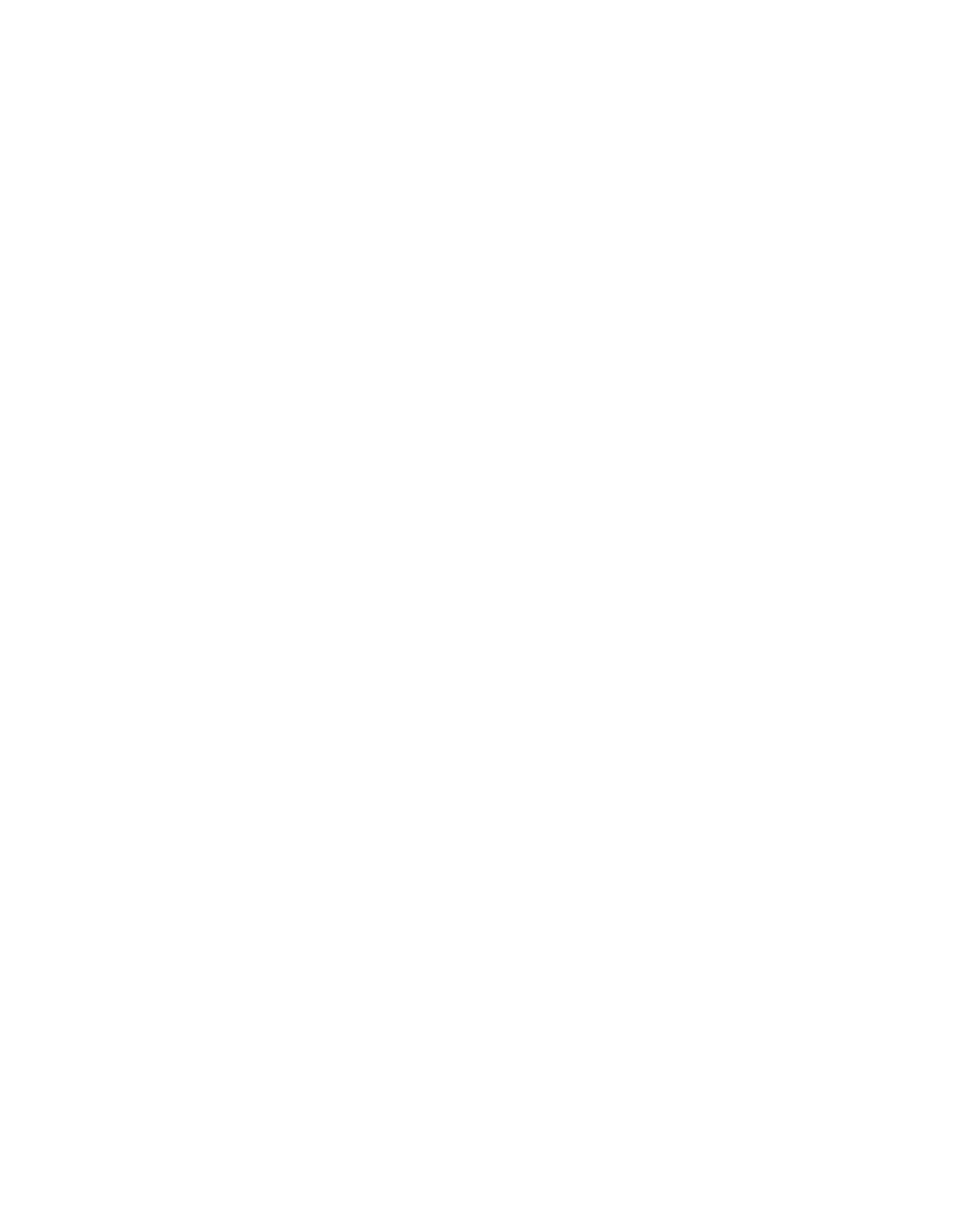# Product Dimensions









 $q_{\text{H}}$ 

IIBIIII

80. MIL

Unitmm

| Model            | Net weight     | Dimensions $(L \times W \times H)$ | Gross weight   | Dimensions $(L \times W \times H)$ |                                  |
|------------------|----------------|------------------------------------|----------------|------------------------------------|----------------------------------|
| $NJZ-FEL-B-20$   |                |                                    |                |                                    |                                  |
| $NJZ-FEL-B-40$   | 4.6kg/10.1lbs  | $243\times203\times141$ mm         | 6.0kg/13.2lbs  | $327\times290\times200$ mm         |                                  |
| $NJZ-FEL-B-50$   |                | $9.6 \times 8 \times 5.6$ in       |                | $12.9 \times 11.4 \times 7.9$ in   |                                  |
| $NJZ-FEL-B-60$   |                |                                    |                |                                    |                                  |
| NJZ-FEL-B-80     |                |                                    |                |                                    |                                  |
| $NJZ$ -FEL-B-100 | 12.2kg/26.9lbs | 336×279×168 mm                     | 13.5kg/29.8lbs | $370\times362\times233$ mm         |                                  |
| $NJZ-FEL-B-120$  |                | $13.2 \times 11 \times 6.6$ in     |                |                                    | $14.6 \times 14.3 \times 9.2$ in |
| $NJZ$ -FEL-B-150 |                |                                    |                |                                    |                                  |

# Mounting

Ceiling Type **Pole Type** Pole Type Wall Type

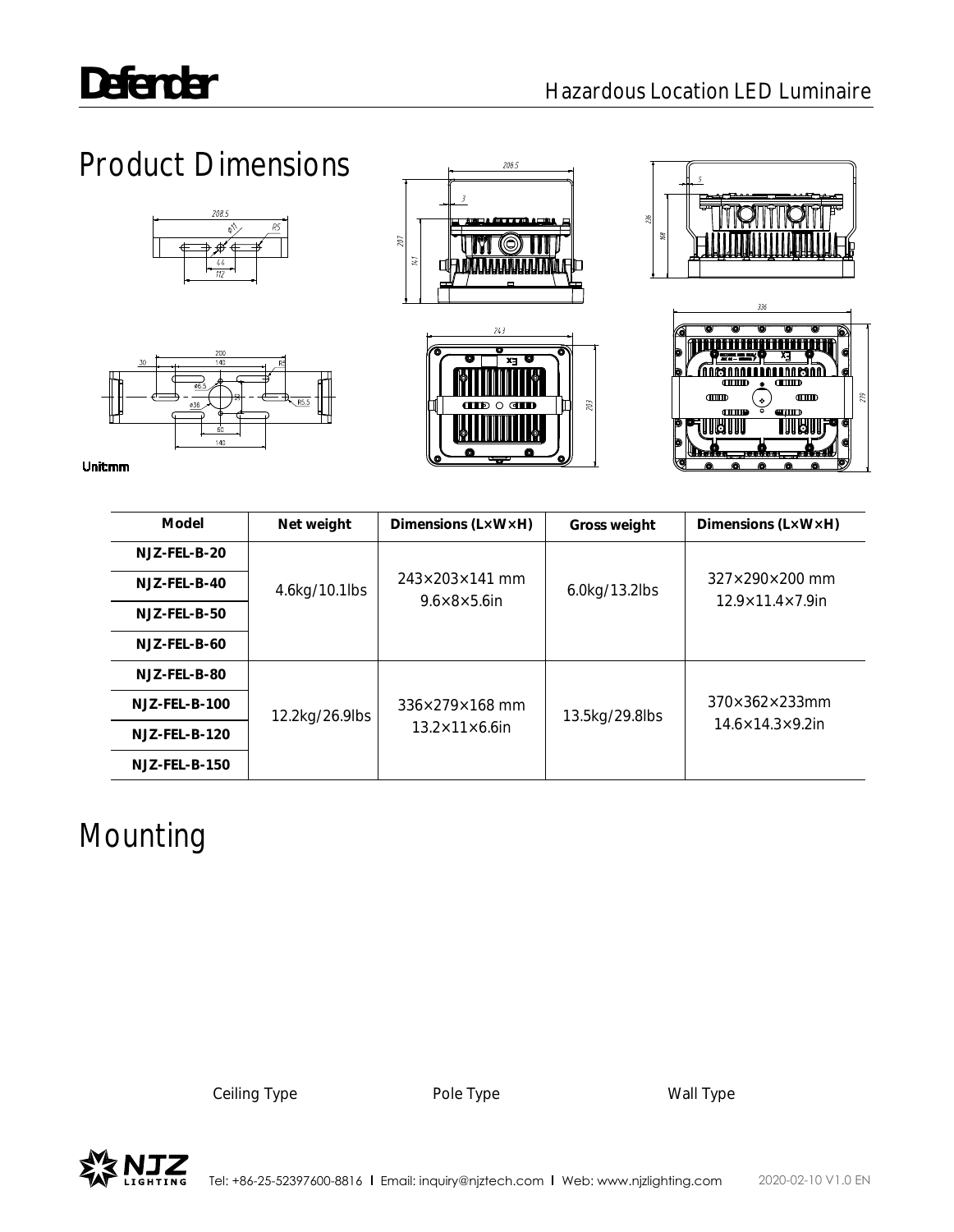# Technical Parameter

### **Electrical**

| <b>Specification</b>   | NJZ-FEL-B-20 | NJZ-FEL-B-40 | NJZ-FEL-B-50 | NJZ-FEL-B-60 |  |
|------------------------|--------------|--------------|--------------|--------------|--|
| Rated Power            | 20W          | 40W          | 50W          | 60W          |  |
| Input Voltage          | AC100-270V   |              |              |              |  |
| Input Frequency        | 50/60Hz      |              |              |              |  |
| Input Current (AC230V) | 0.09A        | 0.17A        | 0.22A        | 0.26A        |  |
| Power Factor           | $\geq 0.95$  |              |              |              |  |
| Driver Efficiency      |              | $\geq 91\%$  |              |              |  |

# **Optical**

| <b>Specification</b>               | NJZ-FEL-B-20                          | NJZ-FEL-B-40 | NJZ-FEL-B-50 | NJZ-FEL-B-60 |  |
|------------------------------------|---------------------------------------|--------------|--------------|--------------|--|
| Lumen Output                       | 2400Lm                                | 4400Lm       | 5500Lm       | 6000Lm       |  |
| Lumens Per Watt                    | 120Lm/W                               |              |              |              |  |
| Beam Angle                         | $25^{\circ}/ 60^{\circ}/ 110^{\circ}$ |              |              |              |  |
| Correlated Color Temperature (CCT) | 3000K/4000K/5500K                     |              |              |              |  |
| Color Rendering Index (CRI)        | Ra>70                                 |              |              |              |  |

#### **Environmental**

| <b>Specification</b>                 | NJZ-FEL-B-20                           | NJZ-FEL-B-40 | NJZ-FEL-B-50     | NJZ-FEL-B-60 |
|--------------------------------------|----------------------------------------|--------------|------------------|--------------|
| <b>Ambient Operating Humidity</b>    |                                        |              | 5% $\sim$ 95% RH |              |
| <b>Ambient Operating Temperature</b> | $-30^{\circ}$ C $\sim$ $+50^{\circ}$ C |              |                  |              |
| <b>Optimal Operating Temperature</b> | $25^{\circ}$ C                         |              |                  |              |

## **Mechanical**

| <b>Specification</b>    | NJZ-FEL-B-20         | NJZ-FEL-B-40 | NJZ-FEL-B-50 | NJZ-FEL-B-60 |  |
|-------------------------|----------------------|--------------|--------------|--------------|--|
| <b>Housing Material</b> | Copper-free Aluminum |              |              |              |  |
| Lens Material           | Tempered glass       |              |              |              |  |
| <b>Mounting Options</b> | Ceiling, Wall, Pole  |              |              |              |  |
| IP Rating               | <b>IP66</b>          |              |              |              |  |
| <b>IK Rating</b>        | IK <sub>08</sub>     |              |              |              |  |

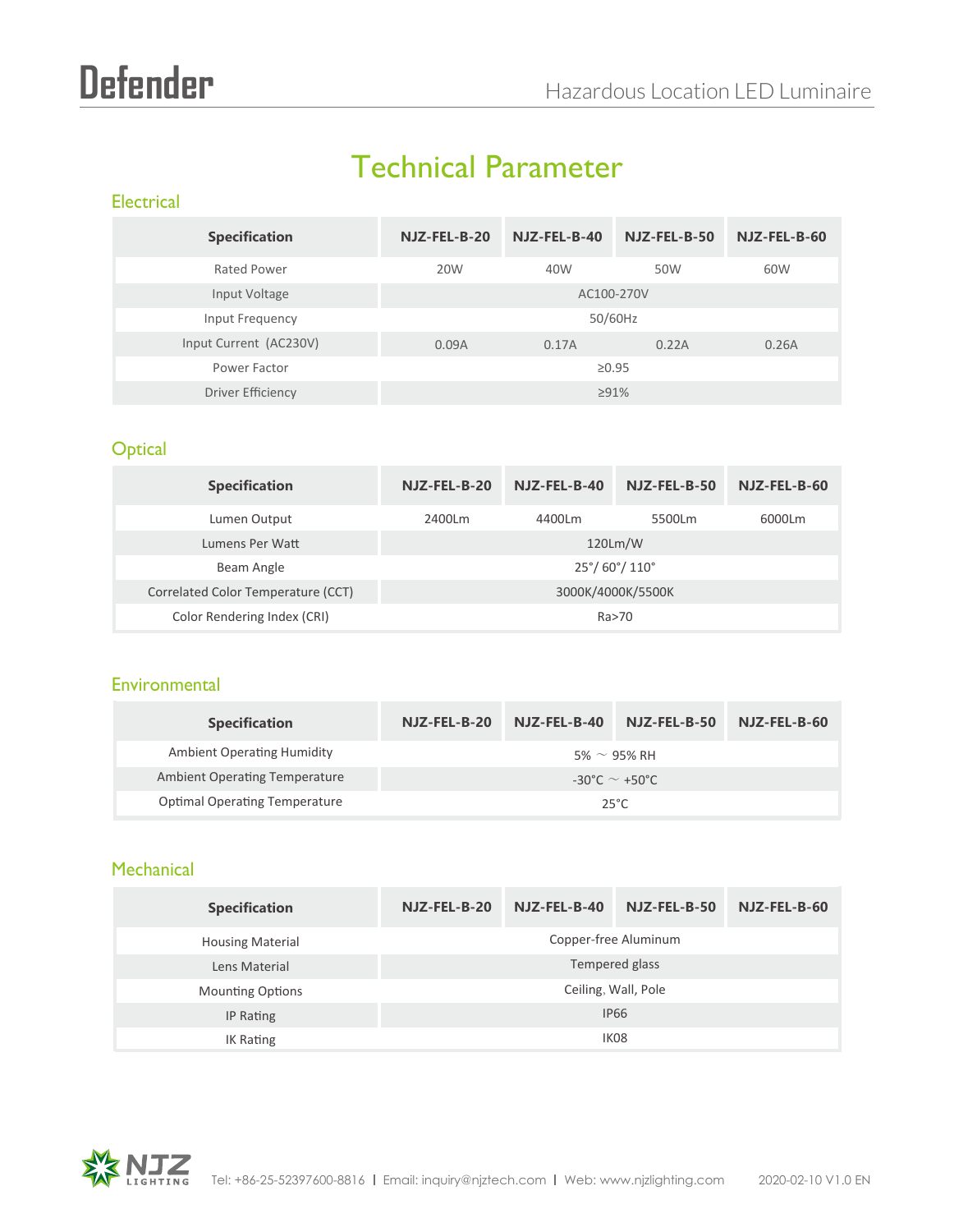# Technical Parameter

### **Electrical**

| <b>Specification</b>   | NJZ-FEL-B-80 |             | NJZ-FEL-B-100 NJZ-FEL-B-120 NJZ-FEL-B-150 |       |  |
|------------------------|--------------|-------------|-------------------------------------------|-------|--|
| Rated Power            | 80W          | 100W        | 120W                                      | 150W  |  |
| Input Voltage          | AC100-270V   |             |                                           |       |  |
| Input Frequency        | 50/60Hz      |             |                                           |       |  |
| Input Current (AC230V) | 0.35A        | 0.43A       | 0.52A                                     | 0.65A |  |
| Power Factor           | $\geq 0.95$  |             |                                           |       |  |
| Driver Efficiency      |              | $\geq 91\%$ |                                           |       |  |

# **Optical**

| <b>Specification</b>               | $NJZ-FEL-B-80$                        |         | NJZ-FEL-B-100 NJZ-FEL-B-120 NJZ-FEL-B-150 |         |
|------------------------------------|---------------------------------------|---------|-------------------------------------------|---------|
| Lumen Output                       | 9600Lm                                | 12000Lm | 16000Lm                                   | 19500Lm |
| Lumens Per Watt                    | 130Lm/W                               |         |                                           |         |
| Beam Angle                         | $25^{\circ}/ 60^{\circ}/ 110^{\circ}$ |         |                                           |         |
| Correlated Color Temperature (CCT) | 3000K/4000K/5500K                     |         |                                           |         |
| Color Rendering Index (CRI)        |                                       |         | Ra>70                                     |         |

# **Environmental**

| <b>Specification</b>                 | NJZ-FEL-B-80       |  | NJZ-FEL-B-100 NJZ-FEL-B-120 NJZ-FEL-B-150 |  |
|--------------------------------------|--------------------|--|-------------------------------------------|--|
| <b>Ambient Operating Humidity</b>    |                    |  | 5% $\sim$ 95% RH                          |  |
| <b>Ambient Operating Temperature</b> | -30°C $\sim$ +50°C |  |                                           |  |
| <b>Optimal Operating Temperature</b> | 25°C (77°F)        |  |                                           |  |

### **Mechanical**

| <b>Specification</b>                 | NJZ-FEL-B-80         |  | NJZ-FEL-B-100 NJZ-FEL-B-120 NJZ-FEL-B-150 |  |  |
|--------------------------------------|----------------------|--|-------------------------------------------|--|--|
| <b>Housing Material</b>              | Copper-free Alumilum |  |                                           |  |  |
| Lens Material                        | Tempered glass       |  |                                           |  |  |
| <b>Mounting Options</b>              | Ceiling, Wall, Pole  |  |                                           |  |  |
| IP Rating                            | <b>IP66</b>          |  |                                           |  |  |
| IK <sub>08</sub><br><b>IK Rating</b> |                      |  |                                           |  |  |

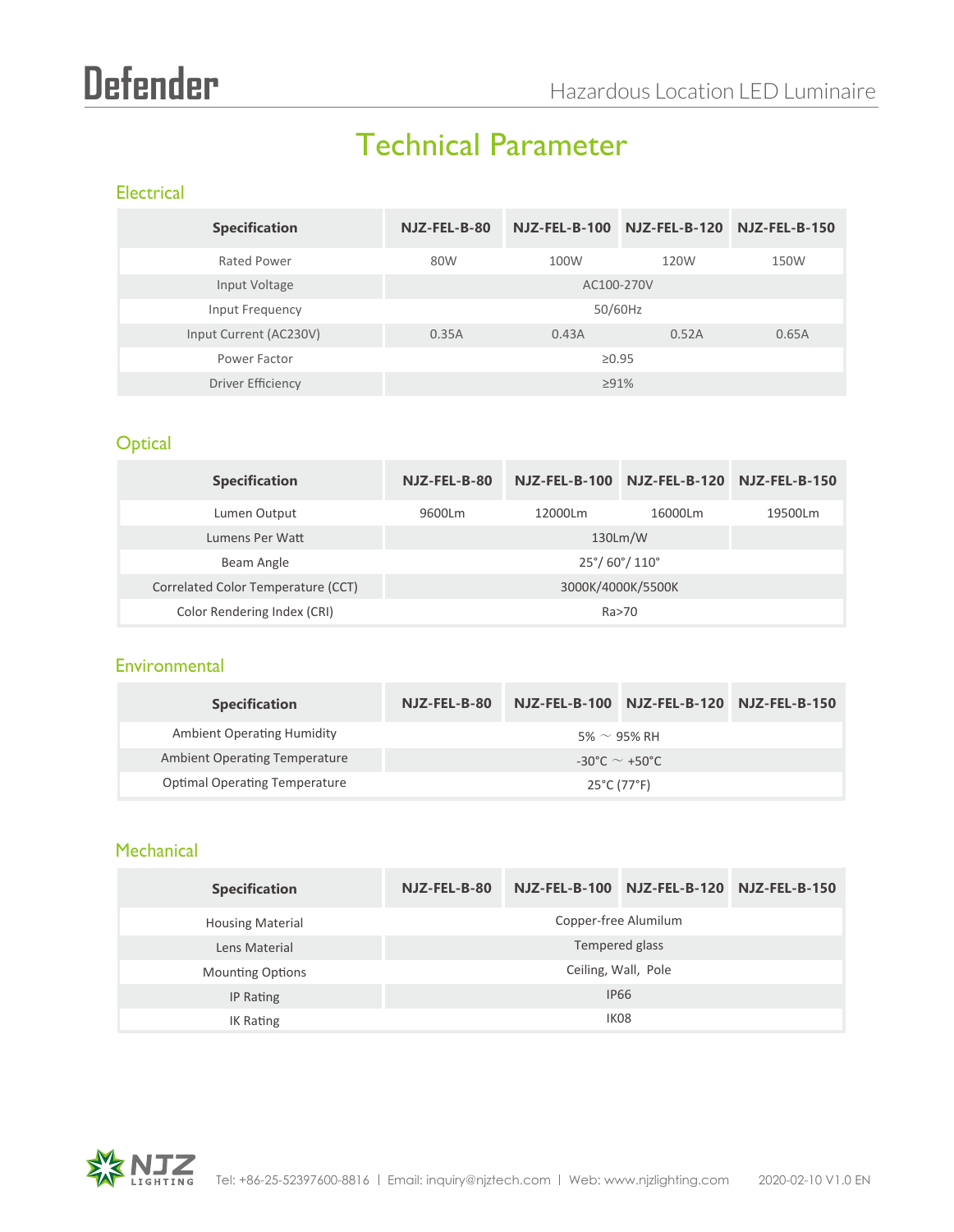# Photometric

### 25 Degree





60 Degree











- C0/180,57.8deg<br>- C30/210,59.9deg<br>- C60/240,59.9deg<br>- C90/270,57.2deg

#### 110 Degree





Mounting Height 33'(10m), 0 Tilt Flux out: 10387 lm



**IKO8** 



 $\left\langle \sum_{k} \right\rangle$   $\left\langle \sum_{k} \right\rangle$   $\left\langle \sum_{k} \right\rangle$   $\left\langle \sum_{k} \right\rangle$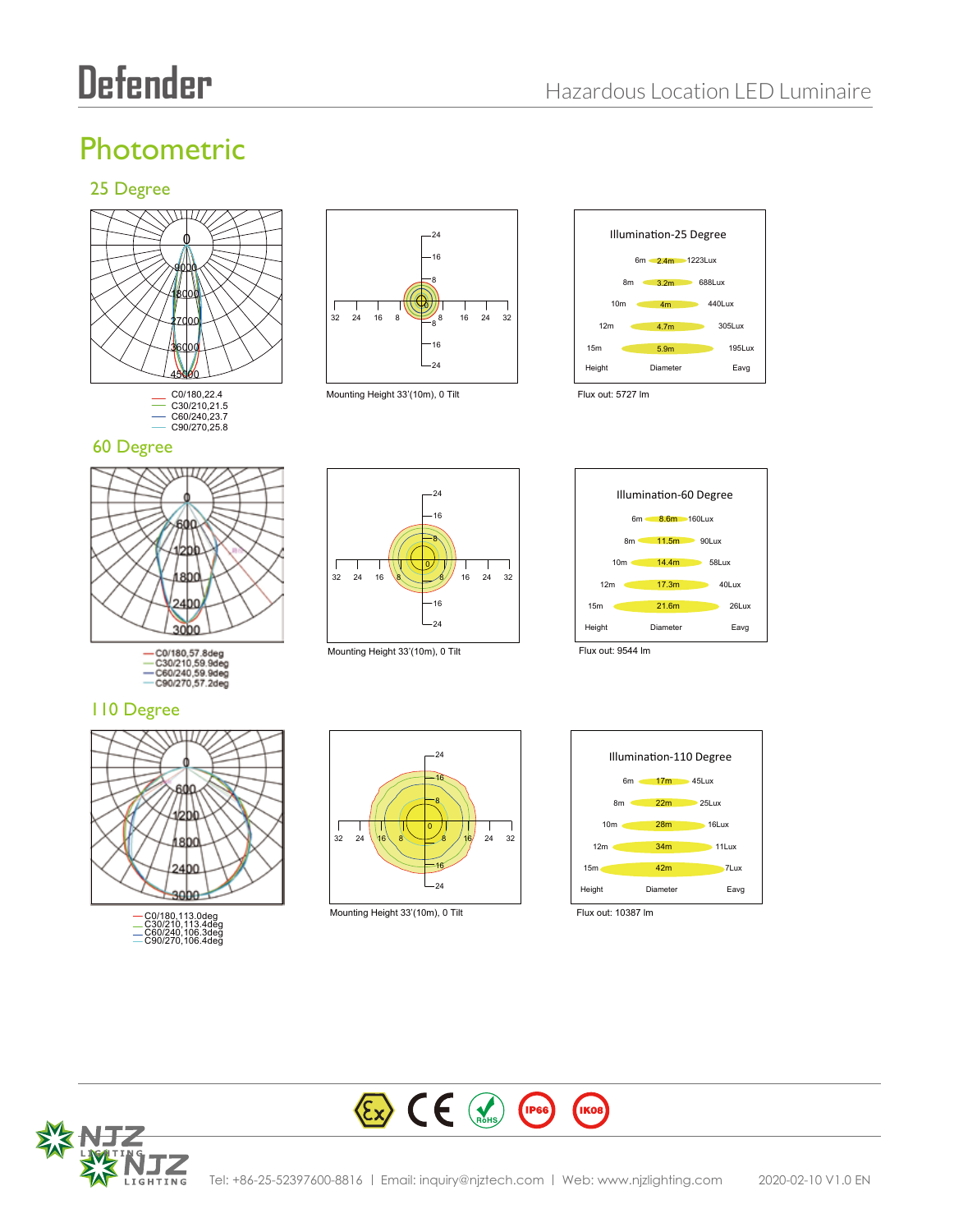# Ordering Information and Mounting Accessories